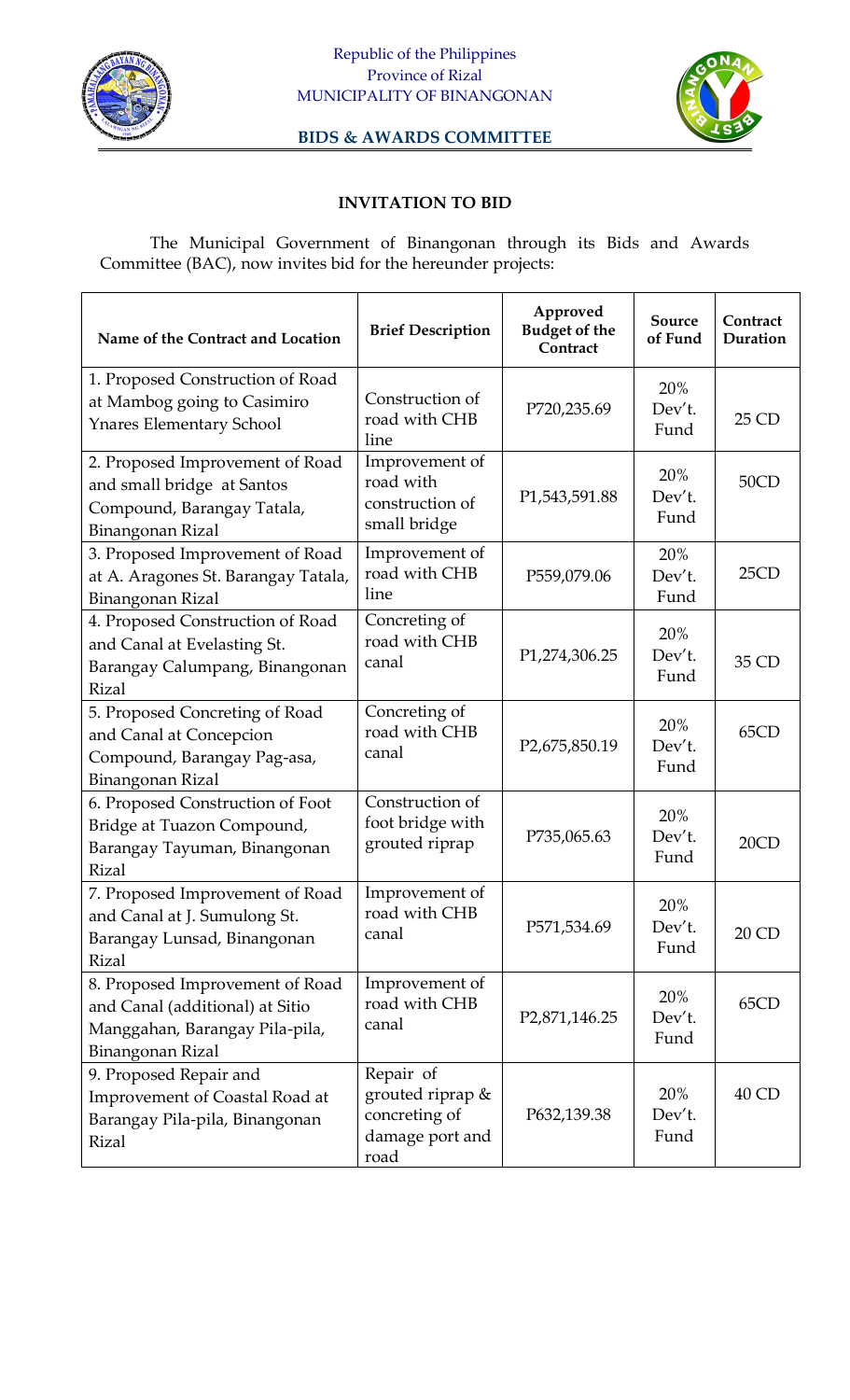| 10. Proposed Improvement of<br>Road with Canal at Perdiguerra St.<br>Barangay Darangan, Binangonan<br>Rizal                 | Improvement of<br>road & open<br>canal                           | P873,999.00                  | 20%<br>Dev't.<br>Fund | 35CD  |
|-----------------------------------------------------------------------------------------------------------------------------|------------------------------------------------------------------|------------------------------|-----------------------|-------|
| 11. Proposed Improvement of<br>Road and Canal at San Valentin St.<br>Barangay Pantok, Binangonan<br><b>Rizal</b>            | Improvement of<br>road & CHB<br>canal with steel<br>grills cover | P1,754,009.25                | 20%<br>Dev't.<br>Fund | 60CD  |
| 12. Proposed Improvement of<br>Pathway and Canal at Purok 1,2,3<br>& 4 at Barangay Janosa,<br>Binangonan Rizal              | Improvement of<br>pathway                                        | P2,511,577.69                | 20%<br>Dev't.<br>Fund | 60CD  |
| 13. Proposed Improvement of<br>Pathways at Purok 3, Barangay<br>Pinagdilawan, Binangonan Rizal                              | Improvement of<br>pathway                                        | P343,789.69                  | 20%<br>Dev't.<br>Fund | 15CD  |
| 14. Proposed Improvement of<br>Pathway at Purok 3, Barangay<br>Ginoong Sanay, Binangonan Rizal                              | Improvement of<br>pathway with<br>CHB line                       | P972,103.13                  | 20%<br>Dev't.<br>Fund | 40CD  |
| 15. Proposed Construction of<br>Railings at Barangay Buhangin<br>going to Barangay Bangad                                   | Construction of<br>road barricade or<br>railings                 | P467,236.88                  | 20%<br>Dev't.<br>Fund | 20 CD |
| 16. Proposed Improvement of<br>Pathway and Drainage System at<br>Purok 3, Baranay Kaytome,<br>Binangonan Rizal              | Improvement of<br>CHB canal                                      | P1,412,402.25                | 20%<br>Dev't.<br>Fund | 30 CD |
| 17. Proposed Improvement of<br>Road and Wharf at Sitio Banaba,<br>Barangay Rayap, Binangonan Rizal                          | Improvement of<br>existing wharf<br>with PCCP                    | P1,140,414.19                | 20%<br>Dev't.<br>Fund | 50CD  |
| 18. Proposed Improvement of Rip-<br>rap and Drainage Canal at Purok 7<br>Ceñidoza St. Barangay Tatala,<br>Binangonan Rizal  | Improvement of<br>grouted riprap<br>with PCCP                    | P642,626.25                  | 20%<br>Dev't.<br>Fund | 30 CD |
| 19. Proposed Improvement of<br>Road and Concreting of Pathway<br>at Sitio Kaypita, Barangay<br>Kinaboogan, Binangonan Rizal | Improvement of<br>road at wharf<br>with concreting<br>of pathway | P1,036,529.81                | 20%<br>Dev't.<br>Fund | 45 CD |
| 20. Proposed Construction of Road<br>at Lirio Compound, Barangay<br>Darangan, Binangonan Rizal                              | Concreting of<br>road with CHB<br>line                           | P2,901,923.06                | Gen.<br>Fund          | 40CD  |
| 21. Proposed Construction of<br>Canal at Mechilina St. Barangay<br>Batingan, Binangonan Rizal                               | Concreting of<br>CHB canal with<br>movable concrete<br>cover     | P1,281,014.44                | Gen.<br>Fund          | 50 CD |
| 22. Proposed Improvement of<br>Canal at Sampaguita St. Barangay<br>Mambog, Binangonan Rizal                                 | Improvement of<br>CHB canal &<br>pathway                         | P <sub>1</sub> , 545, 817.88 | Gen.<br>Fund          | 65CD  |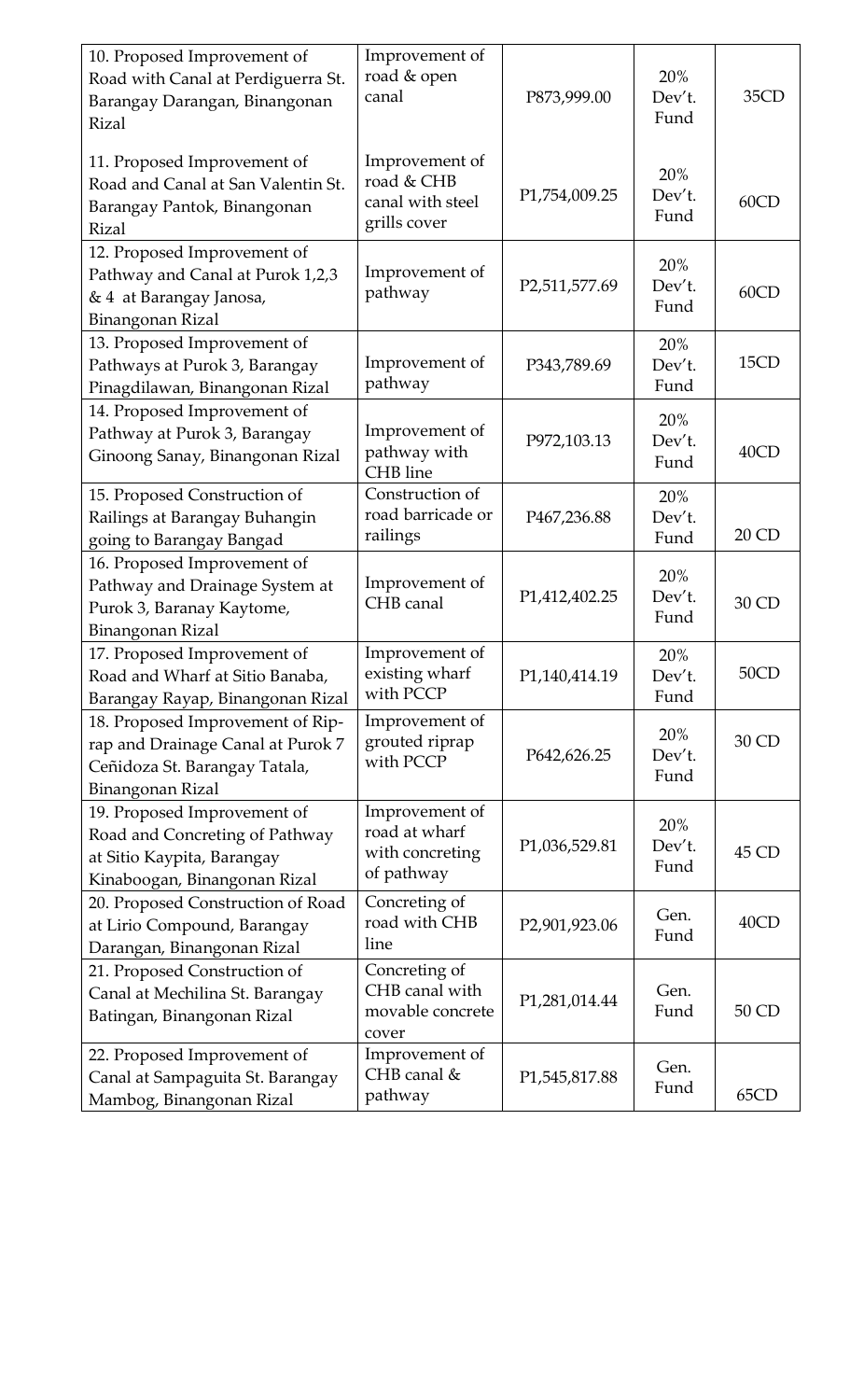| 23. Proposed Improvement of<br>Drainage System at Laspag going<br>to Laguna lake, Barangay<br>Calumpang, Binangonan Rizal     | Improvement of<br>CHB cabal $w/$<br>concrete cover                                                                        | P1,556,609.25              | Gen.<br>Fund | 20CD  |
|-------------------------------------------------------------------------------------------------------------------------------|---------------------------------------------------------------------------------------------------------------------------|----------------------------|--------------|-------|
| 24. Proposed Improvement of<br>Canal at Bagong Nayon, Barangay<br>Layunan, Binangonan Rizal                                   | RCP pipe laying<br>w/ construction<br>of manhole                                                                          | P686,839.13                | Gen.<br>Fund | 40 CD |
| 25. Proposed Improvement of<br>Canal at Pandayan St. Barangay<br>Layunan, Binangonan Rizal                                    | Improvement of<br>CHB canal $w/$<br>concrete cover                                                                        | P625,464.00                | Gen.<br>Fund | 20CD  |
| 26. Proposed Improvement of<br>Draiange System between Phase V<br>and VI, Barangay Libid,<br>Binangonan Rizal                 | Concreting of<br>box culvert w/<br>movable cover &<br>pathway                                                             | P2,221,828.88              | Gen.<br>Fund | 45 CD |
| 27. Proposed Repair of Gutter &<br>Construction of Canal at<br>Binangonan Plaza, Barangay Libis,<br>Binangonan Rizal          | Repair of gutter<br>& construction of<br>CHB canal $w/$<br>catch basin                                                    | P551,419.31                | Gen.<br>Fund | 25CD  |
| 28. Proposed Improvement of CHB<br>Canal at Aplaya Drive, Barangay<br>Libis, Binangonan Rizal                                 | Improvement of<br>CHB canal                                                                                               | P757,018.50                | Gen.<br>Fund | 35 CD |
| 29. Proposed Construction of<br>Covered Terminal with Road at<br>Barangay Ithan, Binangonan Rizal                             | Construction of<br>covered terminal<br>for painting $w/$<br>concreting of<br>road                                         | P <sub>2</sub> ,626,413.56 | Gen.<br>Fund | 70 CD |
| 30. Proposed Construction of<br>Public Comfort Room at Barangay<br>Kaytome, Binangonan Rizal                                  | Construction of<br>public comfort<br>room                                                                                 | P1,053,617.25              | Gen.<br>Fund | 50CD  |
| 31. Proposed Improvement of<br>Office Facility at Municipal Police<br>Station, Barangay Calumpang,<br><b>Binangonan Rizal</b> | Installation of<br>doors, windows,<br>painting, ceiling<br>& waterproofing<br>works                                       | P423,786.56                | Gen.<br>Fund | 40 CD |
| 32. Proposed Improvement of PNP<br>Lock-up Jail at Municipal Police<br>Station, Barangay Calumpang,<br>Binangonan Rizal       | Repair of fence,<br>comfort room &<br>fabrication of<br>rebar frame for<br>window                                         | P370,489.88                | Gen.<br>Fund | 20 CD |
| 33. Proposed Improvement of Day<br>Care Center at Barangay Buhangin,<br><b>Binangonan Rizal</b>                               | Replacement of<br>doors &<br>windows, ceiling<br>& roofing $w/$<br>tiling works &<br>paintings                            | P495,397.88                | Gen.<br>Fund | 30 CD |
| 34. Proposed Construction of<br>Closed Panel at MDRRMO,<br>Municipal Compound, Barangay<br>Calumpang, Binangonan Rizal        | Construction of<br>partitions &<br>installation of<br>doors, windows<br>$w/$ steel bars &<br>construction of<br><b>CR</b> | P501,978.75                | Gen.<br>Fund | 30CD  |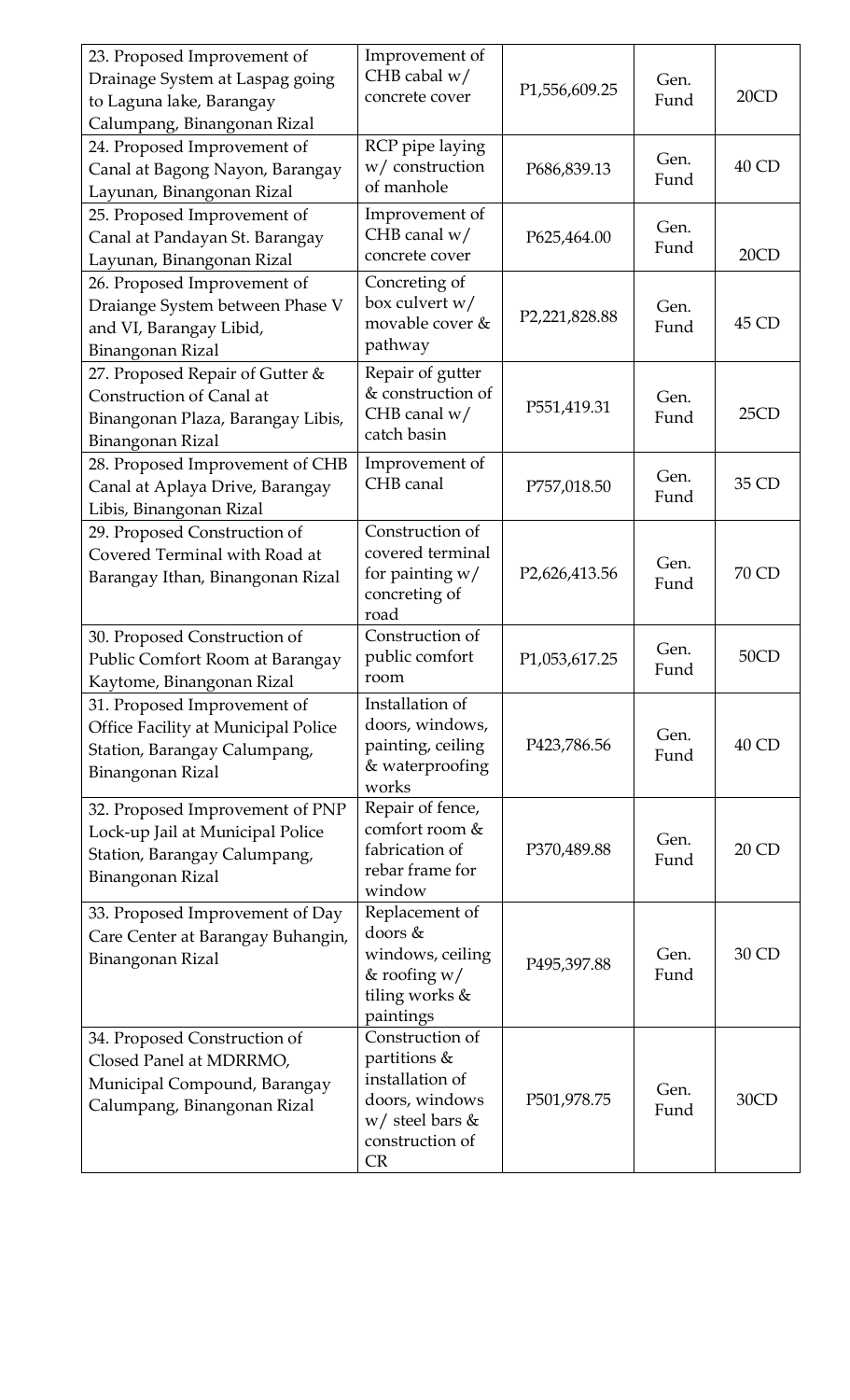| 35. Proposed Replacement of<br>Gutter at Badminton & Basketball<br>Court, BRCC, Barangay Batingan,<br>Binangonan Rizal                    | Replacement of<br>gutter                                                                     | P343,034.34   | Gen.<br>Fund  | 20CD |
|-------------------------------------------------------------------------------------------------------------------------------------------|----------------------------------------------------------------------------------------------|---------------|---------------|------|
| 36. Proposed Improvement of<br>Health Center at Barangay<br>Kinagatan, Binangonan Rizal                                                   | Replacement of<br>doors, windows,<br>ceilings &<br>roofings w/<br>riling & painting<br>works | P444,441.38   | Gen.<br>Fund  | 30CD |
| 37. Proposed Construction of<br>Waiting Shed & Concrete Benches<br>at Purok 7, Sitio Banaba, Barangay<br>Rayap, Binangonan Rizal          | Construction of<br>waiting shed w/<br>concrete benches                                       | P719,932.50   | Gen.<br>Fund. | 30CD |
| 38. Proposed Construction of<br>Waiting Shed & Concrete Benches<br>at Sitio Munti, Wharf, Barangay<br>Pipindan, Binangonan Rizal          | Construction of<br>waiting shed $w/$<br>concrete benches                                     | P702,345.00   | Gen.<br>Fund. | 30CD |
| 39. Proposed Construction of<br>Waiting Shed & Concrete Benches<br>at main Wharf, Barangay Pipindan,<br>Binangonan Rizal                  | Construction of<br>waiting shed w/<br>concrete benches                                       | P728,595.00   | Gen.<br>Fund. | 30CD |
| 40. Proposed Construction of<br>Perimeter Fence and Gate at<br>Barangay Hall Compound of<br>Barangay Palangoy, Binangonan<br><b>Rizal</b> | Construction of<br>perimeter fence                                                           | P640,337.25   | Gen.<br>Fund. | 35CD |
| 41. Proposed Construction of<br>Perimeter Fence at M.R.F. Sitio<br>Bunot, Barangay Lunsad,<br>Binangonan Rizal                            | Construction of<br>perimeter fence                                                           | P1,349,410.13 | Gen.<br>Fund. | 40CD |
| 42. Proposed Construction of<br>Waiting Shed at Barangay Health<br>Center, Barangay Macamot,<br>Binangonan Rizal                          | Construction of<br>waiting shed                                                              | P512,938.13   | Gen.<br>Fund. | 35CD |
| 43. Proposed Construction of<br>10,000 Gal. Elevated Water Tank,<br>Sitio Bunot, Barangay Lunsad,<br>Binangonan Rizal                     | Construction of<br>elevated water<br>tank                                                    | P1,979,717.58 | Gen.<br>Fund. | 45CD |
| 44. Proposed Construction of<br>Artesian Well at Purok 2, Barangay<br>Pingdilawan, Binangonan Rizal                                       | Construction of<br>artesian well                                                             | P274,519.88   | Gen.<br>Fund. | 60CD |
| 45. Proposed Construction of<br>Artesian Well at Purok 4 near<br>Mario Arabit Res. Barangay<br>Ginoong Sanay, Binangonan Rizal            | Construction of<br>artesian well                                                             | P274,519.88   | Gen.<br>Fund. | 60CD |
| 46. Proposed Construction of<br>Artesian Well at Purok 7 near<br>Modesto Mapilisan Res. Barangay<br>Habagatan, Binangonan Rizal           | Construction of<br>artesian well                                                             | P289,613.63   | Gen.<br>Fund. | 60CD |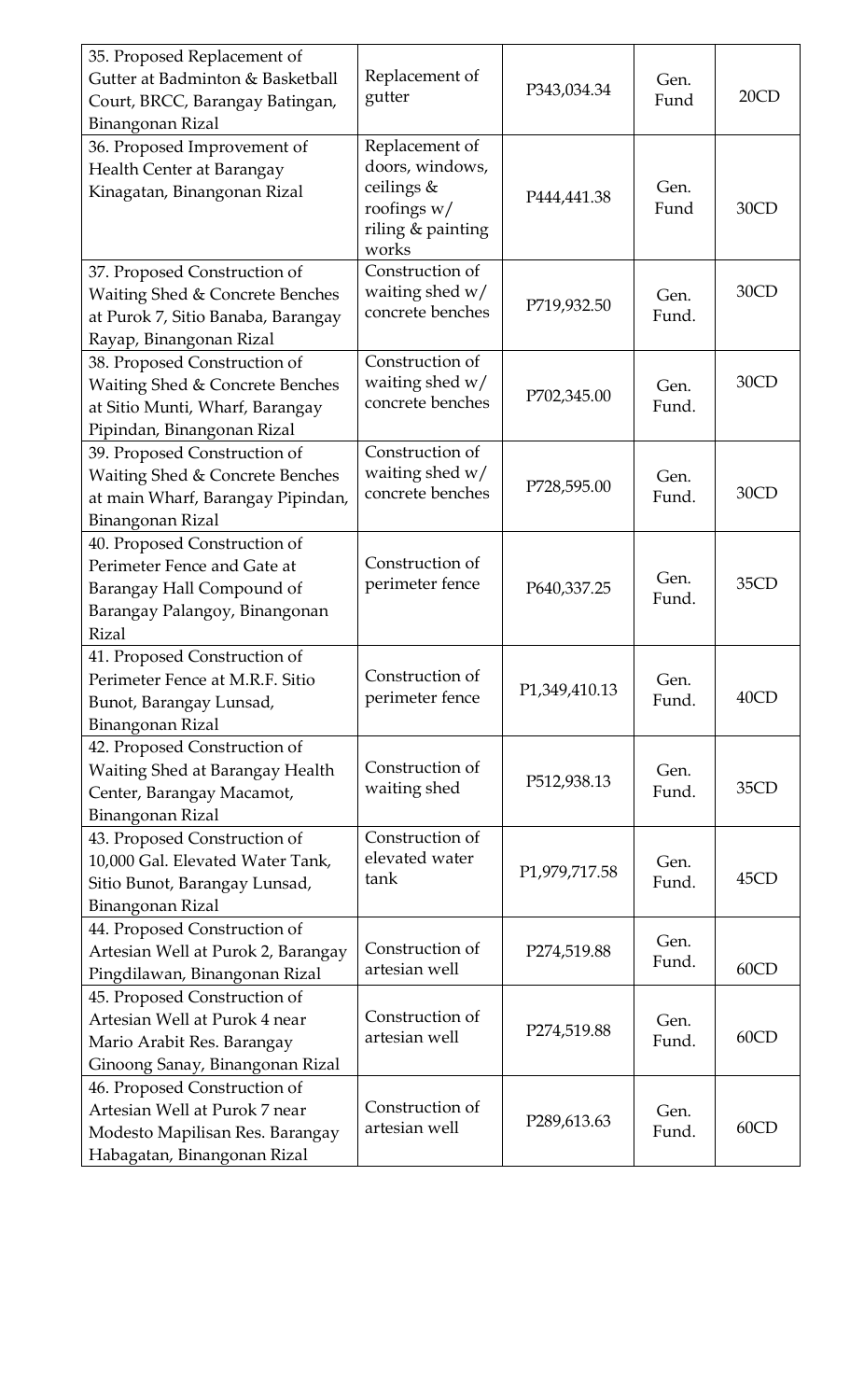| 47. Proposed Construction of<br>Artesian Well at Hernando<br>Compound, Barangay Rayap,<br>Binangonan Rizal                 | Construction of<br>artesian well                          | P282,952.69               | Gen.<br>Fund. | 60CD |
|----------------------------------------------------------------------------------------------------------------------------|-----------------------------------------------------------|---------------------------|---------------|------|
| 48. Proposed Construction of<br>Artesian Well at Dominguez<br>Compound, Barangay Gulod,<br>Binangonan Rizal                | Construction of<br>artesian well                          | P280,983.94               | Gen.<br>Fund. | 60CD |
| 49. Proposed Construction of<br>Artesian Well at Deciar Res. Near<br>Halamanan, Barangay Sapang,<br>Binangonan Rizal       | Construction of<br>artesian well                          | P294,108.94               | Gen.<br>Fund. | 60CD |
| 50. Proposed Construction of<br>Artesian Well near Rosalinda P.<br>Lerona Res. Barangay Tabon,<br>Binangonan Rizal         | Construction of<br>artesian well                          | P <sub>287</sub> , 644.88 | Gen.<br>Fund. | 60CD |
| 51. Proposed Construction of<br>Artesian Well with Pressure Tank<br>beside Barangay Hall of<br>Malakaban, Binangonan Rizal | Construction of<br>artesian well $w/$<br>pressurized tank | P319,755.19               | Gen.<br>Fund. | 60CD |

Bidders should have completed within (10) years from the date of submission and receipt of bids, a contract similar to the projects. The description of an eligible bidder is contained in the Bidding Documents, particularly in Section II, Instruction to Bidders.

Bidding will be conducted through open competitive bidding procedures using nondiscretionary pass/fail criterion as specified in the Implementing Rules and Regulations (IRR) of Republic Act 9184 (RA 9184), otherwise known as the "Government Procurement Reform Act".

Bidding is restricted to Filipino citizens/sole proprietorships, partnerships or organizations with at least sixty (60%) interest or outstanding capital stock belonging to citizens of the Philippines.

Interested bidders may obtain further information from the Municipality of Binangonan through the BAC Office and inspect the Bidding Documents at the address given below starting February 12, 2022 from 8:00 am to 5:00 pm.

A complete set of Bidding Documents maybe purchased by interested bidders from the BAC Secretariat Office and upon payment of a non-refundable fee for the Bidding Documents in the amount stated in the Revised IRR of R.A. 9184.

The Municipality of Binangonan through the Bids and Awards Committee (BAC) will hold a Pre-Bid Conference on February 21, 2022, 2:00 pm at the Sangguniang Bayan Session Hall of the Municipality of Binangonan which shall be open to all interested parties.

Bids must be delivered on or before March 07, 2022, 10:00 am at the Municipality of Binangonan BAC Office. All bids must be accompanied by a bid security in any of the acceptable forms and in the amount stated in ITB Clause 18.1 of the Bidding Documents.